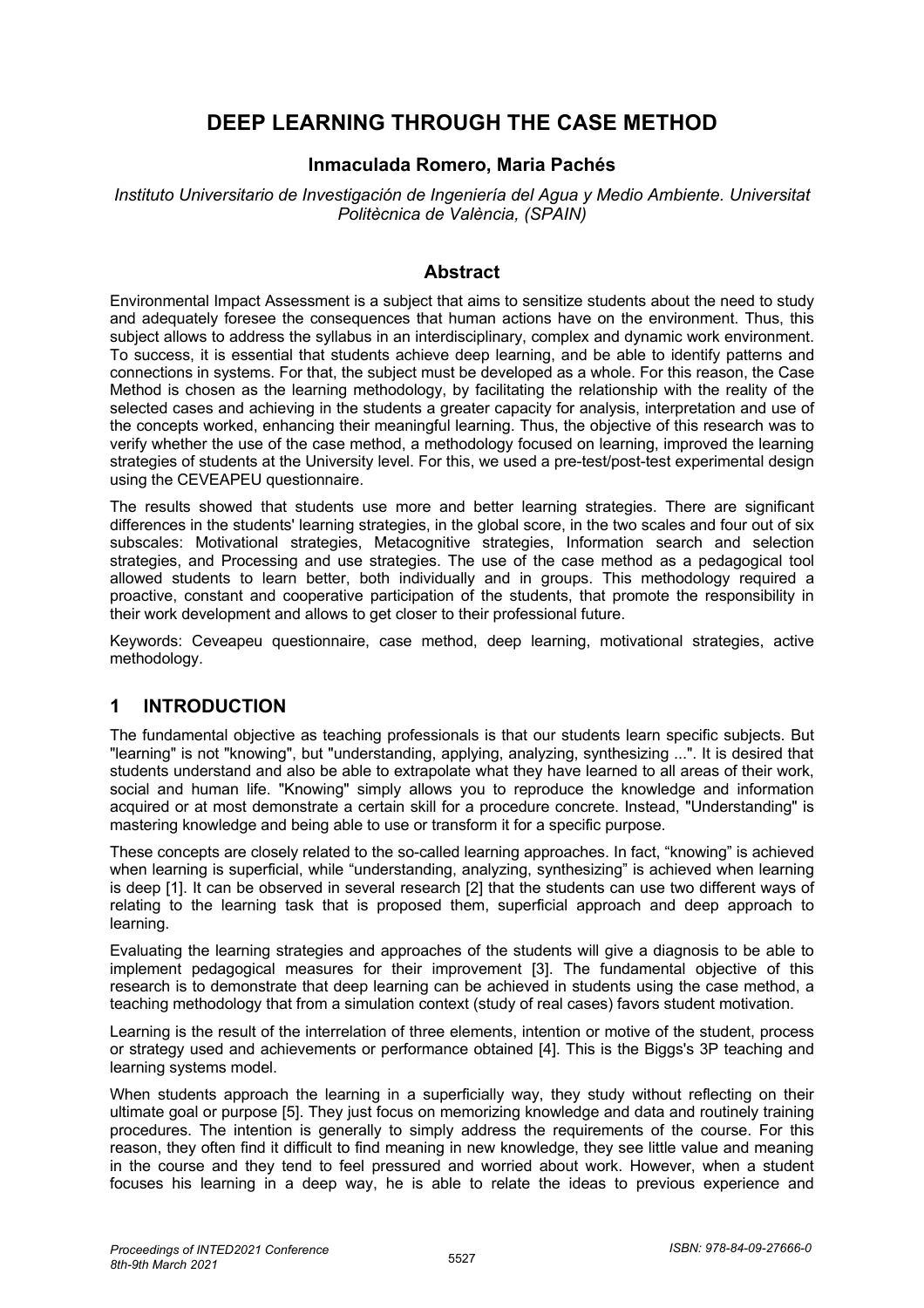knowledge. He looks for new patterns, checks and connects evidence, and uses memorization only when necessary. Therefore, the student is usually aware of his own understanding and takes an increasingly active interest in the course. Deep learning is achieved when the student is able to fit in and connect the new information with the previous one, through hierarchical relationships, comparisons or cause-effect relationships [1, 3, 6].

Sometimes there is also a strategic or achievement approach [1, 3], in which the student uses a third way of learning, the strategy. He is motivated to get good grades and pass, and he looks for the best and most organized way to achieve it. It is a very well organized superficial strategy [1]. However, this strategy of achieving academic success (not learning by itself) really consists of using the superficial or deep approach depending on the objectives and the assessment methods [3].

The teaching strategy that we use will make the learning be oriented in a different way and therefore the resulting learning will also differ [3, 7, 8, 9]. Each student will use the superficial or deep approach in response to different circumstances or tasks. Therefore, knowing the learning approach and the associated factors will allow better orienting teaching strategies and the way to generate the appropriate conditions to favor deep learning. There are different factors that influence learning approaches: epistemological beliefs, personal factors, contextual factors (type of content or task, amount of content, teaching methods, evaluation, ...), academic qualification, etc. [10]

The results obtained by [7] show the existence of direct relationships between self-regulatory efficacy (students' confidence in mastering and controlling their own learning processes), the adoption of a deep learning approach and the use of learning strategies.

One of the methodologies that can be used to promote student motivation and deep learning is the case method. It is an active learning technique, where the student works on a real and specific problem and where there is no single concrete solution [11, 12]. The sequence of the method begins with the definition of a specific case and an individual study, continues with an analysis in small groups, a group analysis of the entire class group and ends with conclusions in small groups. The teacher guides the previous knowledge and that generated through debate and discussion [11].

At this time there is a wide variety of instruments that can be used to assess students' approach to learning. A review of the most used is discussed in [13]. In this research, to evaluate the learning strategies of the students, we use the Evaluation Questionnaire of the Learning Strategies of University Students (CEVEAPEU) [14, 15, 16]. It has been used in various studies. CEVEAPEU assesses strategies, that is, the specific way of facing learning by students, considering the motivational and affective, metacognitive and cognitive parts, related to the search, selection, processing and use of information.

The CEVEAPEU considers the cognitive and meta-cognitive aspects related to learning strategies, as well as motivational, affective and contextual factors [14]. It is a good instrument, consisting of two scales. On the one hand, affective, supportive and control strategies, and on the other hand the strategies related to information processing. It has six subscales (motivational, affective, metacognitive, context control and other strategies, information search and selection, and information processing and use) and twenty-five strategies.

# **2 METHODOLOGY**

This research focuses on a subject related to the Environmental Impact Assessment of Civil Engineering at the School of Civil Engineering (Universitat Politècnica of Valencia). This course aims to sensitize the student about the need to study and adequately foresee the consequences that human actions, and in this specific case projects, have on the environment in a broad sense. Therefore, this subject is conceived as a tool for decision-making, analysis, prevention and correction of environmental damage generated by some civil works, protection of the environment and improvement of environmental quality, preventing human activities affect environmental quality.

Logically, all this implies the need to provide the necessary knowledge to use and / or structure the project data and the environment for a correct prognosis and evaluation of the environmental effects that the project will produce. This subject will allow them to adapt within this field in an interdisciplinary, complex and dynamic work environment. Therefore, in this specific subject it is essential that students achieve deep learning and that they look for patterns and connections and try to see the subject as a whole.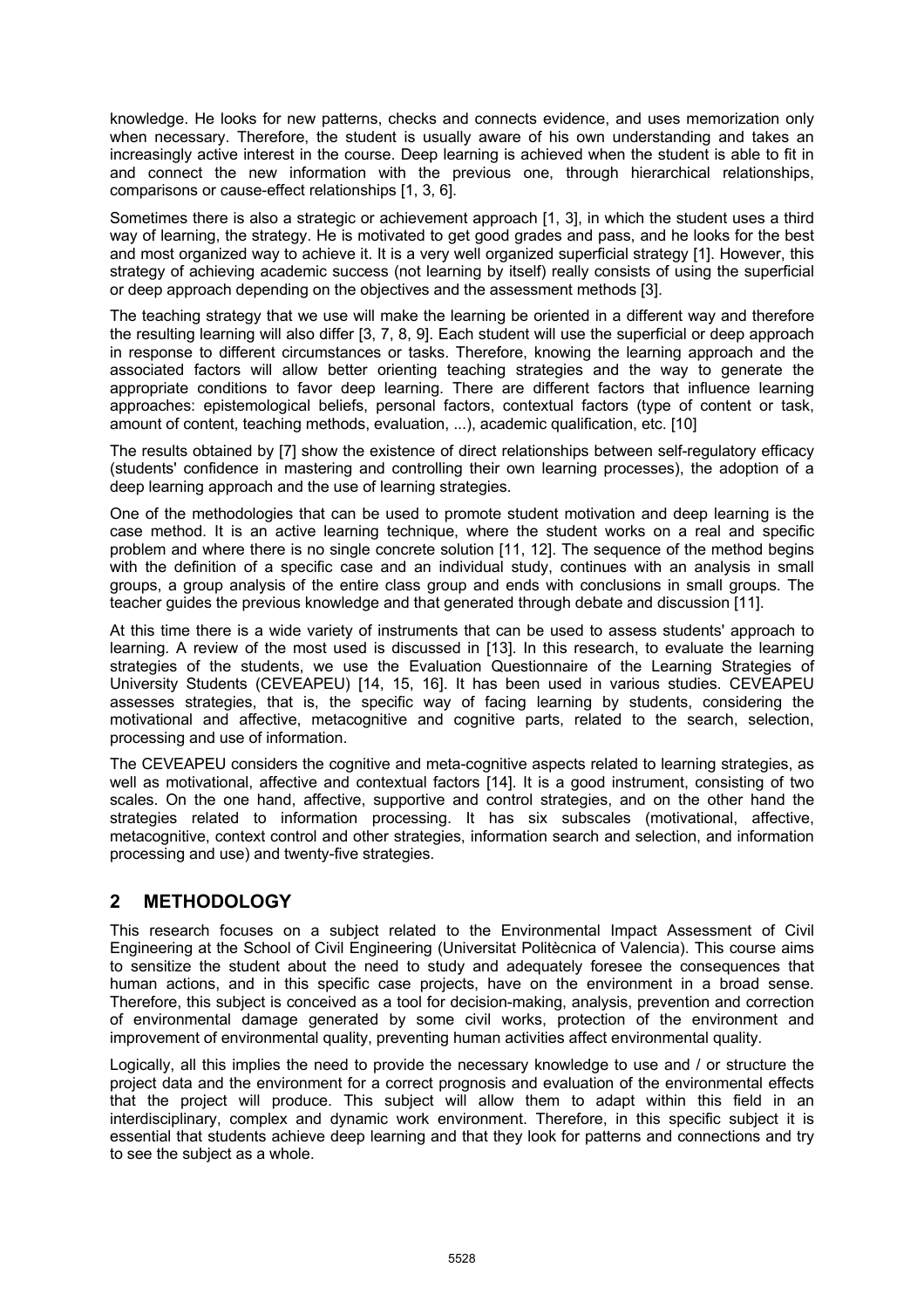This subject is taught in the 4th year of the Bachelor's Degree in Public Works Engineering (BD) and in the 1st year of the Master's Degree in Environmental Engineering (MD), being a compulsory subject in both degrees. They are therefore degrees with an engineering approach and where the student is a priori quite reluctant to consider that their future engineering works could affect the environment. In the BD degree the number of students is usually between 20-30 and in MD it is usually around 30. The sample studied coincides with the total population of students taking the subject. In both groups, the teaching methodology applied is identical. After teaching the basic theoretical concepts, students work in small groups of 3 with documents of real cases of environmental impact assessment. These documents are of different types of activities or civil works and are chosen by themselves among all those available in the computer application of the Ministerio para la Transición Ecológica y el Reto Demográfico (Sabia Project).

CEVEAPEU questionnaire [14] consists of 88 items and it is organized into two scales, six subscales, and twenty-five strategies. It is designed with the format of a Likert-type scale, with 5 response options, where (1) indicated Strongly Disagree, (2) Disagree, (3) Undecided, (4) Agree and (5) Strongly Agree Agreement. Its global reliability is  $\alpha$  = 0,897.

Scale I corresponds to affective, support and control (or self-management) strategies. These strategies are those that start the process and help to sustain the cognitive effort made by the student. It is divided into 4 subscales of strategies, which, although they are not directed to the processing of materials, are absolutely necessary for quality learning. They are the strategies that start the process, help to maintain the effort, mobilize and control the affective part, help to manage the context, and allow the planning, evaluation and control of the learning activity itself [17]. They are:

- Motivational strategies (Motiv-Str), which are responsible for exploring the type of motivation to learn (intrinsic - extrinsic) of the student. It includes 7 strategies, Intrinsic motivation (Intrin-Mot), Extrinsic motivation (Extrin-Mot), Task value (Val-Task), Internal attributions (Int-Attrib), External attributions (Ext-Attrib), Self-efficacy and expectations (Self-Expect) and Conception of intelligence as modifiable (Intellig-Mod).
- Affective components (Affect-Comp), which explore the physical and emotional state of the student. It includes two strategies, the physical and emotional state (Phys-emo-St) and the anxiety state (Anxiety).
- Metacognitive strategies (Metacog-Str), which explore the strengths and weaknesses of the university student when faced with learning. Includes 4 strategies, Knowledge of objectives and evaluation criteria (Know-Obj), Planning (Planning), Self-evaluation (Self-eval) and Control and self-regulation (Cont-Self reg)
- Context control strategies, social interaction and resource management (Control-Str), which examine the study conditions of the student and analyze the work carried out with others to improve learning. Includes 2 strategies, Context Control (Cont-Control) and Peer Learning and Social Interaction Skills (Soc-interac)

Scale II corresponds to Strategies related to information processing, aimed at the acquisition, preparation, organization and storage of information. It is divided into 2 subscales of strategies aimed at the search, analysis and selection of information, its processing to build knowledge and its effective use [17]. They are:

- Information search and selection strategies (Search-Str), which explore daily actions to get closer to the information to be learned, and the mechanisms to discriminate what is important from what is not important. Includes 2 strategies, Knowledge of sources and search for information (Know-info) and Selection of information (Selec-info)
- Information processing and use strategies (Info-Str), which explore the actions carried out by the student to acquire, encode and organize information, memorization mechanisms and the ability to transfer and use the information learned. They include 8 strategies, Acquisition of information (Acquis-info), Development of information (Develop-info), Organization of information (Organ-info), Personalization and creativity, critical thinking (Perso-think), Storage, memorization, use of mnemonic resources (Mnem-stor), Storage, simple repetition (Simplestor), Transference, use of information (Transfe-info), Resource management for using acquired information (Resour-mang)

The methodological scheme that was followed was: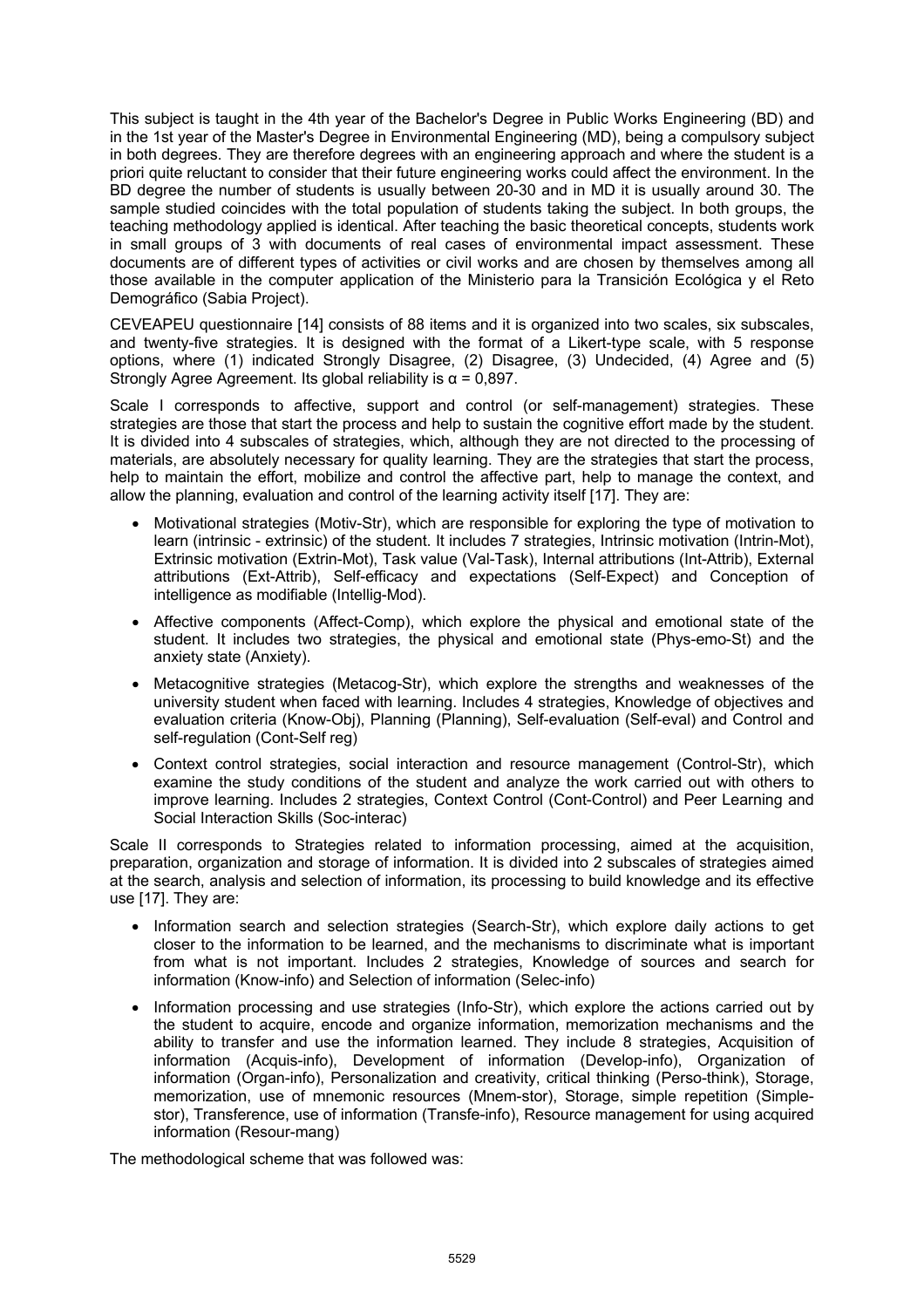- At the beginning of the course, students in the two groups (BD and MD), answer to the questionnaire CEVEAPEU (pre-test). For this pre-test, the students answered the questionnaire in situ, on the first day of class and in person, thinking about their way of dealing with general learning in the subjects already taken in the degree.
- The case method was applied in both groups throughout the subject.
- After the course, on the last day of class, students answered the questionnaire in person (posttest). In this case, they answered it by thinking about their way of facing learning in this particular subject.
- The results obtained were analyzed through a qualitative and quantitative analysis using the statistical package Statgraphics XVII Centurion.

# **3 RESULTS**

After answering the questionnaires, the normality of the variables was analyzed using the Kolmogorov-Smirnov (KS) test to determine which items could be performed parametric tests. All the items showed a normal distribution. They were subjected to an analysis of variance (ANOVA) using Statgraphics Centurion XVII, comparing the scores obtained in the pre-test with those of the post-test. In addition, the effect size was estimated using Cohen's d, one of the most widely used measures [18]. Generally, as a guideline, it is generally accepted that if d <0.20 the effect size is small, if d is around 0.5 it is moderate, and above 0.8 it is large [19]. Some authors indicate that if  $d > 1,30$  the effect size is very large [20]. It also calculates  $\eta^2$ , indicating little effect if around 0,01, around 0,06 indicate average effect and if greater than 0,14 is already a large effect.

Tables 1, 2 and 3 show the mean, standard deviation, F Anova, p- value, and the size of the effect (Cohen's d and  $n^2$ ) to the overall score, for each of the two scales, six subscales and 25 strategies.

| <b>Mean</b> |      | <b>SD</b> |      |             |        |       |                     |       |
|-------------|------|-----------|------|-------------|--------|-------|---------------------|-------|
|             | Pre  | Post      | Pre  | <b>Post</b> | F      |       | p-value   Cohen's d | $n^2$ |
| Global      | 3,56 | 3,89      | 0,29 | 0,21        | 30,050 | 0,000 | 1,349               | 0,319 |
| Scale I     | 3,63 | 3,94      | 0,25 | 0,24        | 26,560 | 0,000 | 1,269               | 0,293 |
| Scale II    | 3,48 | 3,84      | 0,37 | 0,26        | 21,220 | 0,000 | 1.134               | 0.249 |

*Table 1. F of ANOVA and significance of the differences in learning strategies (pre-test-post-test) (N = 66; GL = 1; 65). Global and Scales.*

Statistically significant differences were found from pre-test to post-test in the global mean score of the questionnaire, with improvement in the post-test  $[F(1, 65) = 30,050, p-value < 0,001, Cohen's d =$ 1,349,  $\eta^2$ = 0,319]. The effect size was large.

Statistically significant differences were also found from pre-test to post-test in the first scale, of affective, support and control strategies  $[F(1, 65) = 26,560, p$ - value <0,001, Cohen's d = 1,269,  $n^2$ = 0,293], with a value of the size of the effect also large, and improving the scores in the post-test. These strategies are those that start the process and help to sustain the cognitive effort made by the student. It is divided into 4 subscales of strategies, which, although they are not directed to the processing of materials, are absolutely necessary for quality learning. They are the strategies that start the process, help to maintain the effort, mobilize and control the affective part, help to manage the context, and allow the planning, evaluation and control of the learning activity itself [17].

There were statistically significant differences from pre-test to post-test in two of the four subscales: motivational strategies, metacognitive strategies. In both cases the size of the effect was large and improved scores on the post-test. In the other two scales were no statistically significant differences, although higher valuation was obtained in the post-test both affective components as control strategies of the context, social interaction and resource management.

At the next level, in the case of strategies, significant differences were found in 8 of the 15. Thus, within the motivational Strategies (Subscale 1 Motiv-Str), which are responsible for exploring the type of motivation to learn (intrinsic - extrinsic) of the student, the intrinsic Motivation, Extrinsic motivation,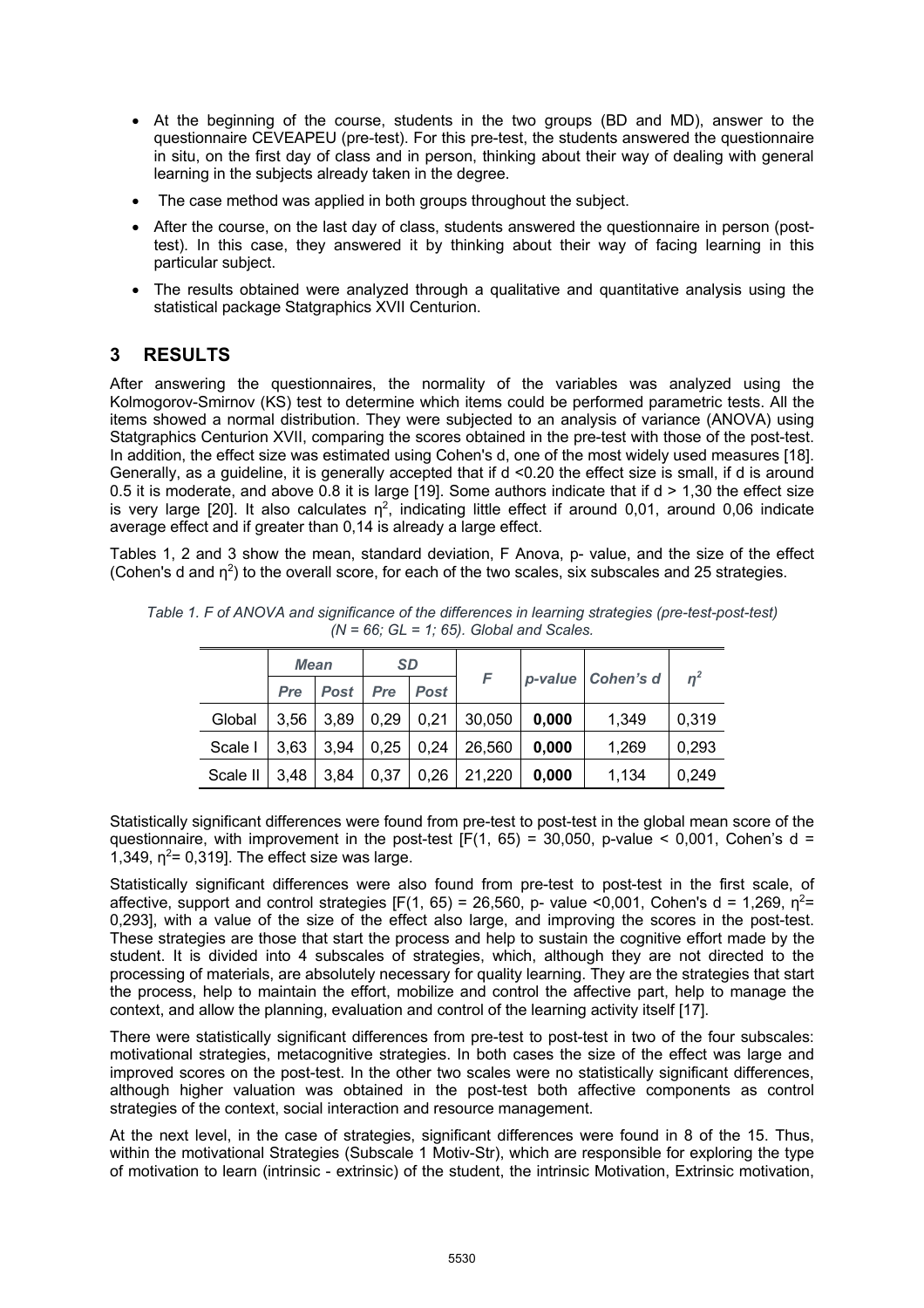External attributions, Self-efficacy and expectations and Conception of intelligence as modifiable have statistically significant differences, with higher valuations in the post-test and sizes medium or large effect. Motivational strategies of value of the task and internal attributions, although both higher ratings were obtained in the post-test, not show statistically significant differences, finding their p- value close to 0,05.

Among the strategies metacognitive (Subscale 3 Metacog-Str), which explore the strengths and weaknesses of the university to learning, Knowledge of objectives and evaluation criteria, Planning and Control and self-regulation, show statistically significant differences, with higher evaluations in the post-test and medium or large effect sizes. Only Self-evaluation does not show a significant difference, despite being close to a p- value of 0,05, although it obtains higher valuation in the post-test.

Neither strategies included in the affective components, physical and mood and anxiety (subscale 2 Affect-Comp), exploring the physical and emotional state of the student, showed significant differences, although both higher ratings were obtained in the post-test.

In the same way, none of the two Strategies of Context Control, Social Interaction, and Resource Management (Subscale 4 Control-Str) showed significant differences, although both higher ratings were obtained in the post-test.

|                                    |               | <b>Mean</b> |             | <b>SD</b> |             |        |         |           |          |
|------------------------------------|---------------|-------------|-------------|-----------|-------------|--------|---------|-----------|----------|
| <b>Subscale</b><br><b>Strategy</b> |               | Pre         | <b>Post</b> | Pre       | <b>Post</b> | F      | p-value | Cohen's d | $\eta^2$ |
| Motiv-Str                          |               | 3,46        | 4,00        | 0,24      | 0,29        | 66,060 | 0,000   | 2,001     | 0,508    |
|                                    | Intrin-Mot    | 4,25        | 4,56        | 0,52      | 0,39        | 7,190  | 0,009   | 0,660     | 0,101    |
|                                    | Extrin-Mot    | 1,91        | 3,18        | 0,73      | 0,97        | 36,290 | 0,000   | 1,483     | 0,362    |
|                                    | Val-Task      | 4,05        | 4,31        | 0,62      | 0,44        | 3,730  | 0,058   | 0,476     | 0,055    |
|                                    | Int-Attrib    | 4,03        | 4,23        | 0,47      | 0,46        | 3,100  | 0,083   | 0,433     | 0,046    |
|                                    | Ext-Attrib    | 2,91        | 3,35        | 0,98      | 0,69        | 4,440  | 0,039   | 0,518     | 0,065    |
|                                    | Self-Expect   | 4,17        | 4,51        | 0,48      | 0,38        | 10,210 | 0,002   | 0,787     | 0,138    |
|                                    | Intellig-Mod  | 2,92        | 3,83        | 0,42      | 0,75        | 37,310 | 0,000   | 1,504     | 0,368    |
| Affect-Comp                        |               | 3,42        | 3,55        | 0,39      | 0,42        | 1,540  | 0,218   | 0,306     | 0,024    |
|                                    | Phys-emo-St   | 3,74        | 3,82        | 0,64      | 0,43        | 0,320  | 0,576   | 0,138     | 0,005    |
|                                    | Anxiety       | 3,11        | 3,28        | 0,54      | 0,64        | 1,410  | 0,239   | 0,292     | 0,022    |
| Metacog-Str                        |               | 3,63        | 4,08        | 0,46      | 0,26        | 22,980 | 0,000   | 1,180     | 0,264    |
|                                    | Know-Obj      | 3,82        | 4,21        | 0,87      | 0,59        | 4,630  | 0,035   | 0,530     | 0,067    |
|                                    | Planning      | 2,91        | 3,80        | 0,44      | 0,69        | 38,300 | 0,000   | 1,524     | 0,374    |
|                                    | Self-eval     | 3,96        | 4,21        | 0,61      | 0,49        | 3,420  | 0,069   | 0,455     | 0,051    |
|                                    | Cont-Self reg | 3,85        | 4,09        | 0,49      | 0,38        | 5,070  | 0,028   | 0,554     | 0,073    |
| Control-Str                        |               | 4,01        | 4,16        | 0,42      | 0,38        | 2,190  | 0,143   | 0,365     | 0,033    |
|                                    | Cont-Control  | 3,94        | 4,08        | 0,53      | 0,43        | 1,460  | 0,231   | 0,298     | 0,022    |
|                                    | Soc-interac   | 4,08        | 4,23        | 0,60      | 0,53        | 1,110  | 0,296   | 0,260     | 0,017    |

*Table 2. ANOVA (pre-test-post-test) (N = 66; GL = 1; 65). Subscales and Strategies for Scale I.* 

The differences were also significant in the second scale, of strategies related to information processing, aimed at the acquisition, elaboration, organization and storage of information  $[F(1, 65) =$ 21,220, p- value <0,001, d 'Cohen = 1,134,  $n^2$ = 0,249], with a value of the size of the effect also large, and improving scores in post-test. There were statistically significant differences from pre-test to posttest in the two subscales: information search and selection strategies and strategies processing and use of information. In all cases the size of the effect was large and improved scores on the post-test.

At the next level, in the case of strategies, significant differences were found in 6 of the 10. Strategies related to the search and selection of information (Subscale 5 Search-Str), exploring everyday actions to approach the information to learn, and mechanisms to distinguish the important from the unimportant, is the selection of information which showed statistically significant differences with higher rating in the post-test and a size of the large effect. Knowledge strategy and finding information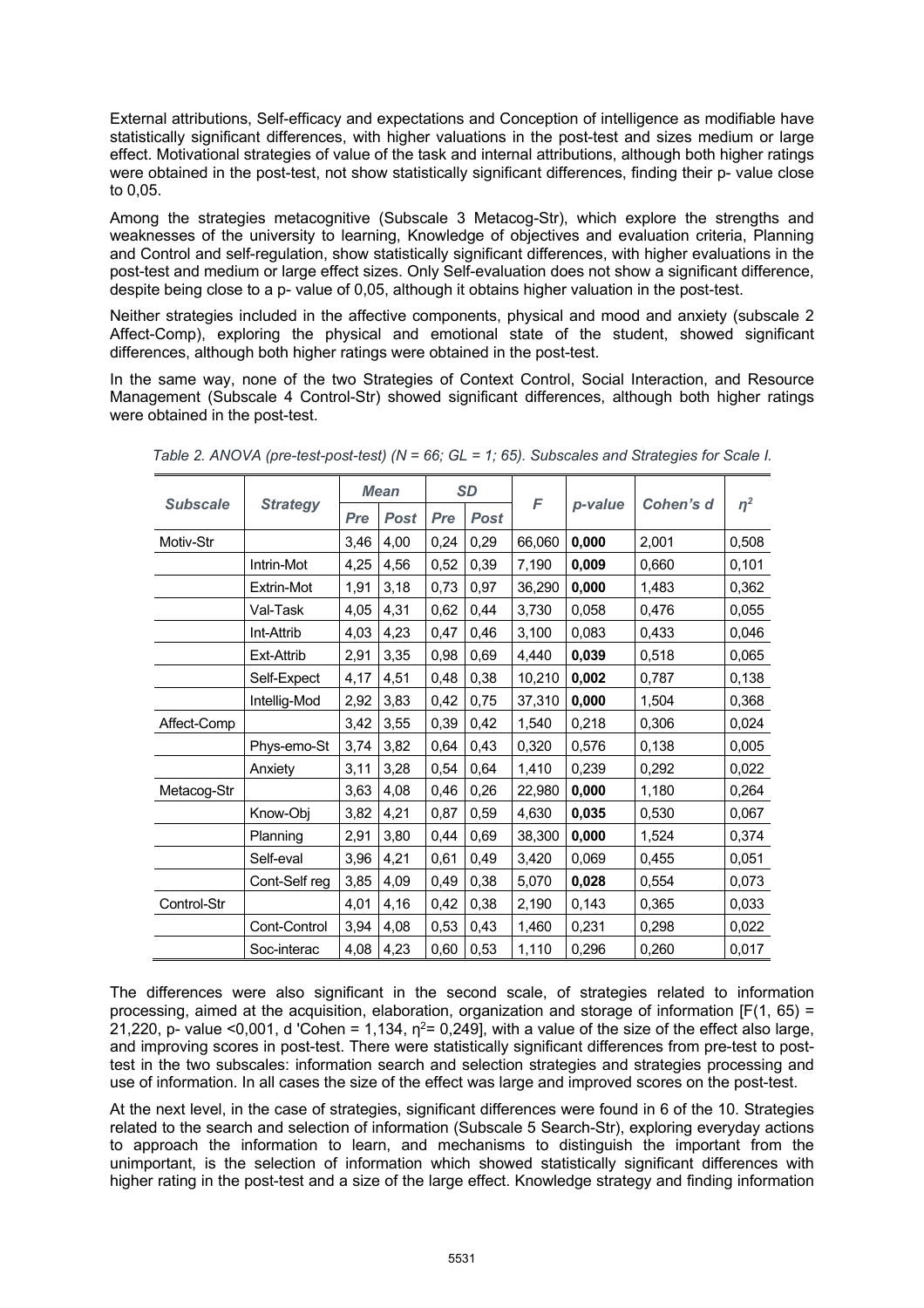sources showed no significant differences, although higher valuation obtained in the post-test (pvalue = 0.073).

For the processing strategies and use of information (Subscale 6 Info-Str), exploring the actions taken by the student to acquire, encode and organize information, mechanisms of memory and the ability to transfer and use the information learned, five of them showed statistically significant differences. They are Elaboration, Organization, Personalization and creativity, critical thinking, Storage, simple repetition, and Transfer, use of information. All of them have higher valuations in the post-test and medium or large sizes of the effect. Only information acquisition strategies, storage, memorization, mnemonic use of resources and management resources to use information acquired show no significant difference, although higher valuation obtained in the post-test.

|                 |                 | <b>Mean</b> |             | <b>SD</b> |             |        |         |           |          |
|-----------------|-----------------|-------------|-------------|-----------|-------------|--------|---------|-----------|----------|
| <b>Subscale</b> | <b>Strategy</b> | Pre         | <b>Post</b> | Pre       | <b>Post</b> | F      | p-value | Cohen's d | $\eta^2$ |
| Search-Str      |                 | 3,45        | 3,81        | 0,46      | 0,40        | 10,870 | 0,002   | 0,812     | 0,145    |
|                 | Know-info       | 3,34        | 3,65        | 0,74      | 0,65        | 3,320  | 0,073   | 0,448     | 0,049    |
|                 | Selec-info      | 3,57        | 3,96        | 0,45      | 0,39        | 14,670 | 0,000   | 0,943     | 0,186    |
| Info-Str        |                 | 3,50        | 3,87        | 0,34      | 0,25        | 25,050 | 0,000   | 1,232     | 0,281    |
|                 | Acquis-info     | 3,97        | 4,10        | 0,47      | 0,32        | 1,670  | 0,200   | 0,319     | 0,025    |
|                 | Develop-info    | 2,91        | 3,53        | 0,69      | 0,72        | 12,680 | 0,001   | 0,877     | 0,165    |
|                 | Organ-info      | 3,93        | 4,19        | 0,59      | 0,39        | 4,710  | 0,034   | 0,534     | 0,069    |
|                 | Perso-think     | 3,70        | 4,04        | 0,52      | 0,44        | 7,900  | 0,007   | 0,692     | 0,110    |
|                 | Mnem-stor       | 3,33        | 3,71        | 1,07      | 0,83        | 2,510  | 0,118   | 0,390     | 0,038    |
|                 | Simple-stor     | 2,29        | 3,17        | 1,00      | 0,92        | 13,860 | 0,000   | 0,916     | 0,178    |
|                 | Transfe-info    | 4,11        | 4,38        | 0,48      | 0,47        | 5,460  | 0,023   | 0,575     | 0,079    |
|                 | Resour-mang     | 3,76        | 3,86        | 0,63      | 0,79        | 0,360  | 0,549   | 0,148     | 0,006    |

*Table 3. ANOVA (pre-test-post-test) (N = 66; GL = 1; 65). Subscales and Strategies for Scale II.* 

These results clearly demonstrate that this methodology significantly improves strategies of learning, mainly in the motivational strategies, metacognitive strategies, in the search and selection of information and in the processing and use of information. However, there are two strategies that, despite improving, do not do so significantly. They are those related to the affective components and the control of the context.

A principal components analysis is performed including the 6 subscales. The purpose of the analysis is to obtain a reduced number of linear combinations of the 6 variables that explain the greater variability in the data. Only a single factor is obtained with an eigenvalue greater than 1. However, in order to extract as much information as possible, the analysis is forced to extract two components. Thus, the first two components explained 50,11% and 14,45% of the total variance and together explain the 64,56% of the variability in the original data. Factorability tests tell us whether it is worth extracting factors from a set of variables. Kaiser-Meyer-Olkin statistic (KMO) is 0,805, so factoring is considered feasible to provide valuable information about priority factors. The Table 4 shows the weights of components.

The component weights provide us with the principal component equations, where the values of the variables in the equation have been standardized by subtracting their mean and dividing them by their standard deviations. Thus, the two components would have the following equations:

*Component 1 = 0,387761 \* Motiv-Str + 0,317131 \* Affect-Comp + 0,453263 \* Metacog-Str + 0,357151 \* Control-Str + 0,440821 \* Search-Str + 0,470895 \* Info-Str*

*Component 2 = 0,199998 \* Motiv-Str – 0,745741 \* Affect-Comp + 0,32229 \* Metacog-Str – 0,452344 \* Control-Str + 0,293734 \* Search-Str + 0,0954242 \* Info-Str*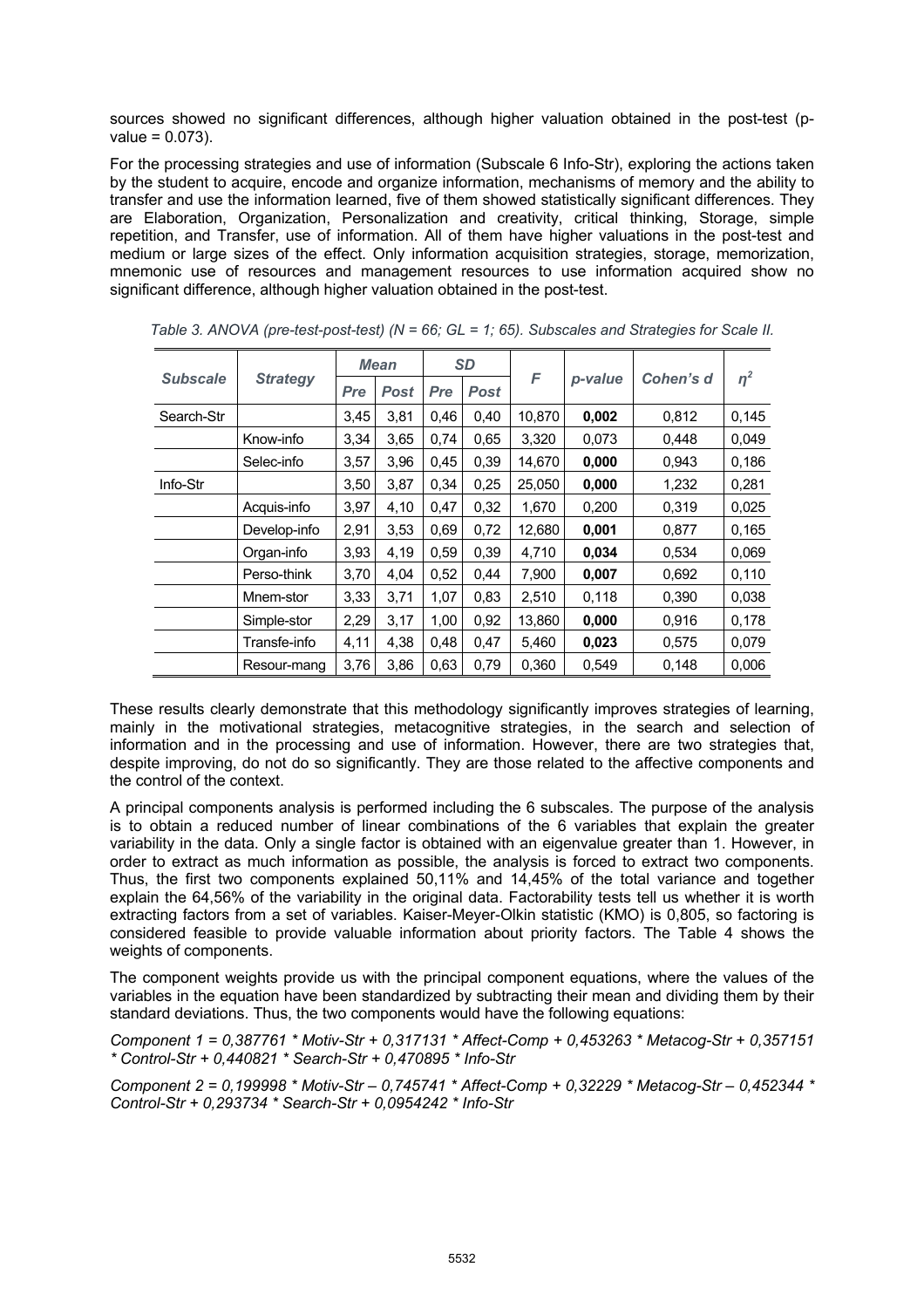|             | <b>Component 1</b> | <b>Component 2</b> |  |  |
|-------------|--------------------|--------------------|--|--|
| Motiv-Str   | 0,387761           | 0,199998           |  |  |
| Affect-Comp | 0,317131           | $-0,745741$        |  |  |
| Metacog-Str | 0,453263           | 0.32229            |  |  |
| Control-Str | 0,357151           | $-0,452344$        |  |  |
| Search-Str  | 0,440821           | 0,293734           |  |  |
| Info-Str    | 0,470895           | 0.0954242          |  |  |

*Table 4. Component Weight Table*

Figure 1 shown diagram of the 66 samples in each of the two extracted components, where "1" corresponds to the pre-test samples and "2" to the post-test samples.



*Figure 1. Principal components.* 

Post-test samples are mostly located on the positive axis of the component 1. Thus, the component 1 indicates the improvement in the six subscales (strategy) with the application of the methodology used. Component 2 indicates that there are differences between the strategies related to affective components (Affect-Comp) and the strategies for context control, social interaction and resource management (Control-Str) and the remaining.

There are many studies that demonstrate the influence of learning approaches on performance. Generally, students with a deep focus obtain better results than those with a superficial focus [21, 22, 23, 24, 25, 8], especially when the tasks are continuous assessment and not simple exams [7]. All students passed the course, with grades that ranged from 7,55 to 9,31, with an average of 8,46, a standard deviation of 0,4674 and a coefficient of variation of 5,52%. The evolution of learning strategies throughout the first year at university has been studied [26], finding that students with a deep focus achieve better academic performance.

Generally, a superficial learning approach is related to a lack of motivation to learn, which in turn leads to a decrease in motivation. However, a deep approach is related to highly motivated subjects, which on many occasions generates an increase in motivation [7]. The deep strategy is usually established based on an intrinsic motivation, oriented to want to know, while in the superficial strategy the motivation is usually external, and oriented to pass [1].

But in general, it is a mistake to consider that superficial learning should be avoided in students. Both approaches are necessary, because if you want to promote deep learning, you must first learn basic and fundamental knowledge that will later be used to understand and reflect on a specific topic in depth.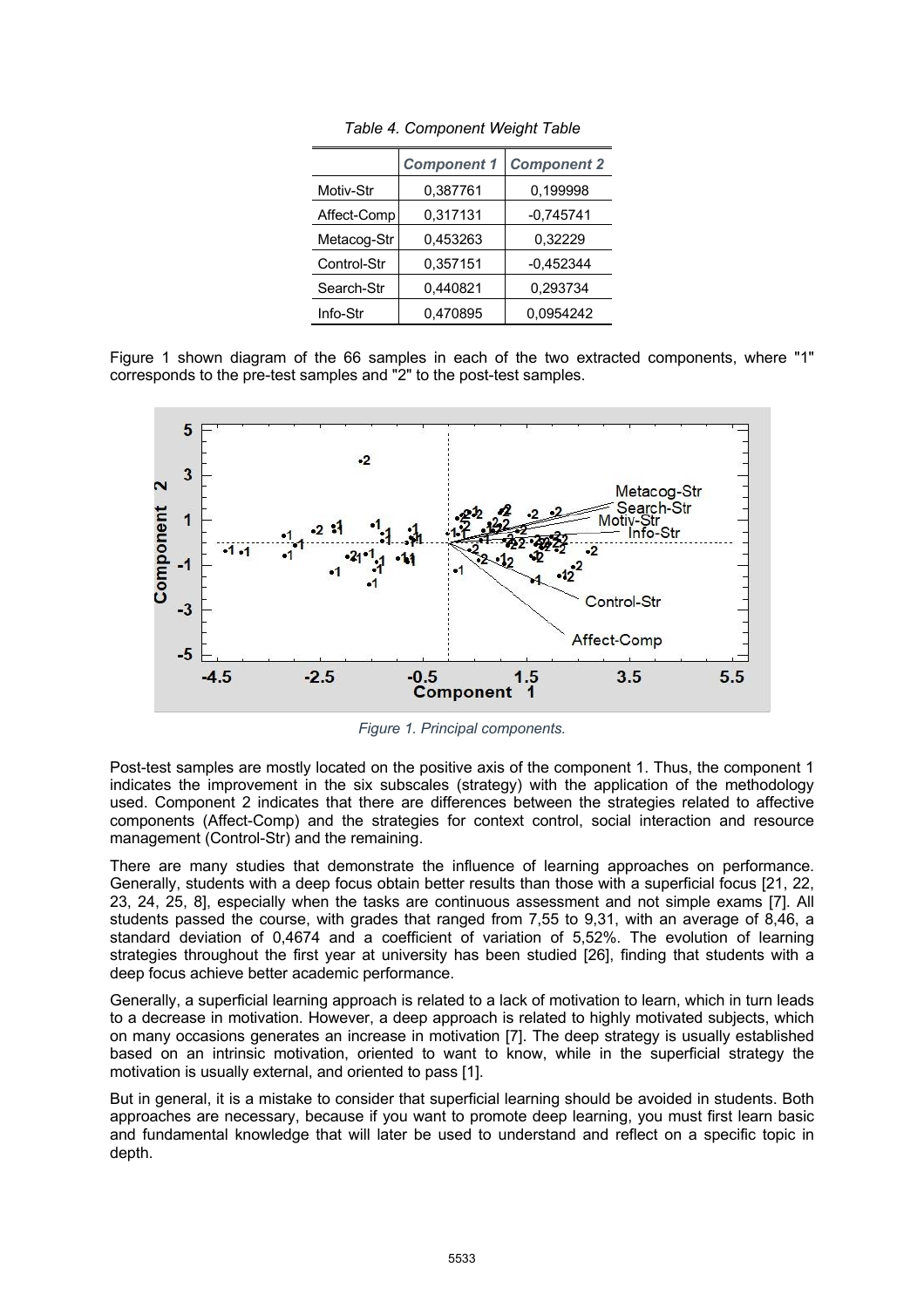A student does not have to focus on his learning in the same way in all subjects or even in all the topics of each subject, it depends on how he considers the task that is requested. In fact, it is considered that the learning approaches of the same student change as he encounters the different types of teaching and tasks that are requested [3, 7, 27].

Thus, it cannot be said that there are superficial students and deep students, since the student modifies his approach or way of learning based on the needs of each moment [1, 4]. For this reason, in each discipline, or even in each task, the best way to enhance deep learning must be defined.

Generally, overloading the student with content and evaluating it continuously with small exams or rote tests and without a clear connection between the topics, and even without feedback, favors students to adopt a superficial approach. However, as [28] and [2] point out, if what is desired is to promote deep learning, it must be clearly established what expectations the student has and what prior knowledge they have on the subject. Activities should be proposed that encourage active participation and help them make connections between different topics, courses and disciplines. Sometimes it can even be good to give students opportunities regarding the selection of topics or assessment systems. Do not forget the importance of providing feedback to students on the aspects they need to improve and on their strengths. This will generally also achieve greater student interest and motivation in the subject [1].

The use of the case method has accomplished that the student is able to understand, to know and to analyze the whole context and variables involved in the case [30]. It has allowed them to develop creativity and innovation and represents a resource to connect theory to real practice and therefore to achieve meaningful learning [29, 30, 31, 32]. In a first course, [33] propose to change the students' learning approach by modifying the methodology. The objective is to reduce the shallow focus in the study and increase the deep focus. Their innovation consists in combining the lecture with group work (case studies) and in this group work they have to solve problems that require searching for information. In this way, it aims to make students more responsible for their own learning process, and not be passive receivers of information, that they learn by doing, etc. To verify the effectiveness of the innovation, they compare the two learning approaches (superficial, deep) before the group work and 12 weeks after. As a result, they observe that there is an increase in deep focus in the study and a decrease in shallow focus.

# **4 CONCLUSIONS**

The results of our work show that after the applied teaching methodology (Case method) the students use more and better learning strategies. Significant differences were in the learning strategies of students in the overall score in the two scales and four of the six subscales: Motivational Strategies Metacognitive Strategies, Strategies of Search and selection of information and Strategies of Processing and Use.

The differences were statistically significant in fourteen strategies: intrinsic motivation, extrinsic motivation, external attributions, self-efficacy and expectations, conception of intelligence as modifiable, knowledge of objectives, planning, control and self-regulation, selection of information, elaboration of information, organization, Personalization and creativity (critical thinking), Storage and Transfer and use of information. In other strategies the differences were not statistically significant, but all improved in the post-test.

The strategies that improve, after application of case method, are motivational strategies (primarily extrinsic motivation and conception of intelligence as modifiable), metacognitive strategies (especially the planning), strategies for finding information (fundamentally the selection of information) and the strategies of processing and use of the information (fundamentally the elaboration). The strategies that slightly improve, after applying the case method, are those corresponding to the affective components (physical and emotional state and anxiety) and the strategies for context control, social interaction and resource management.

The results obtained are quite relevant, because the use of methodologies focused on learning greatly improve learning strategies. Mainly it is the Motivational strategies that improve, which confirms that the use of the applied methodology improves the motivation of the students. Metacognitive strategies also improve to a great extent, which is highly related to the work required of students, who need this type of skills. In the same way, all the strategies related to information processing, which are essential to successfully carry out learning through the case method, also improve.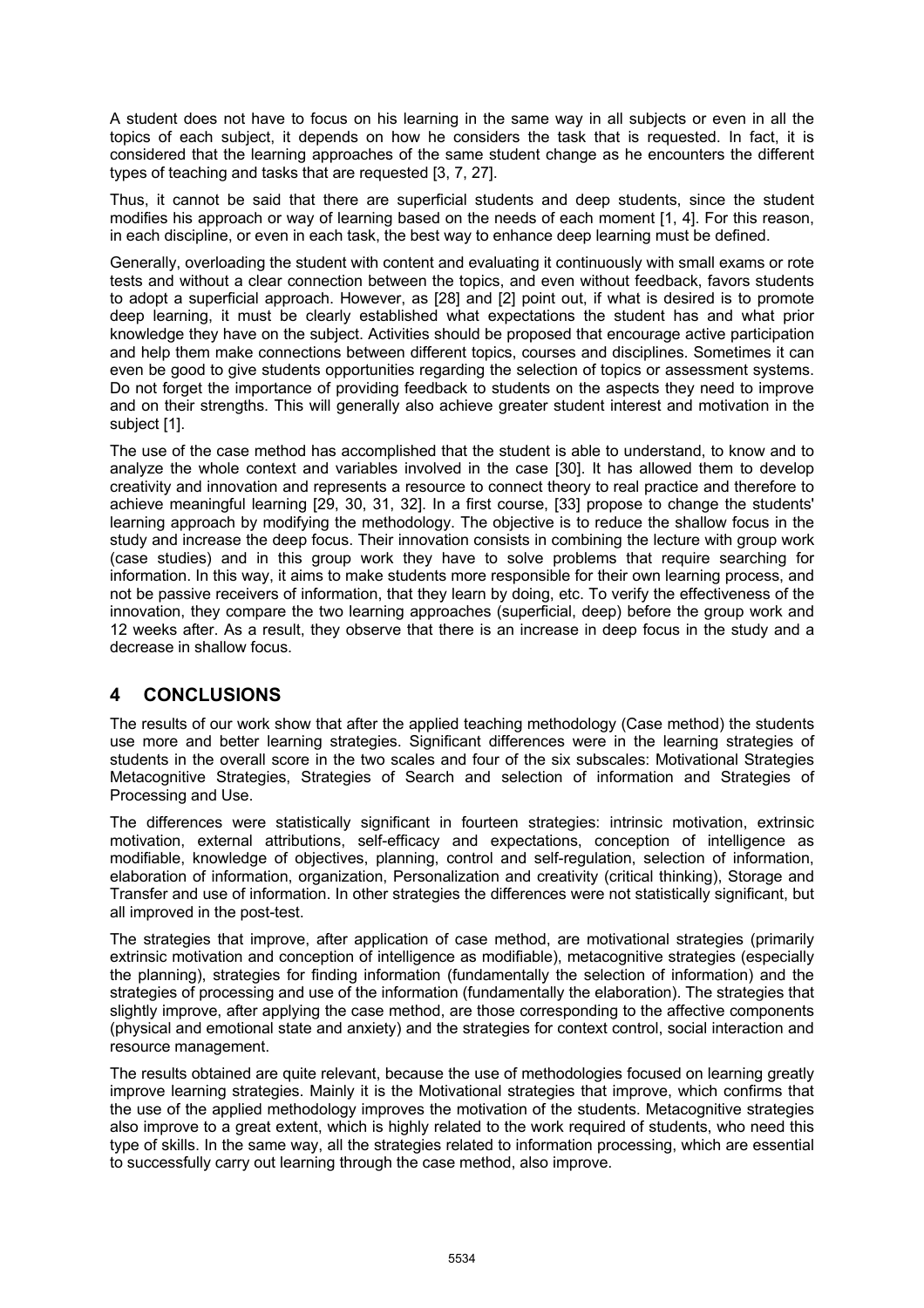The use of the case method as a pedagogical tool has made students learn better, both individually and in groups. This methodology has required an active, constant and cooperative participation of the students, who have had more responsibility in the development of their work and have approached the reality of their professional future.

#### **REFERENCES**

- [1] E. Fasce, "Aprendizaje profundo y superficial, Tendencias y perspectivas", *Rev. Educ. Cienc. Salud*, vol. 4, no. 1, pp. 7-8, 2007.
- [2] P. Ramsden, *Learning to teach in Higher Education*. Nueva York: Routledge, 2003.
- [3] C. Fernandez, and J.L. Arquero, "Evaluación de innovaciones y enfoques de aprendizaje. Presentación preliminar de un instrumento de medida. Innovations assessment and approaches to learning. Preliminar presentation of a questionnaire" in *IV Jornadas de Innovación e Investigación Docente*. Sevilla: Edición Digital Atres. 214-225, 2011. Retrieved from http://hdl.handle.net/11441/43202
- [4] M. Lopez-Aguado, and A.I. Lopez-Alonso, "Los enfoques de aprendizaje. Revisión conceptual y de investigación //Learning Approaches: Theoretical and Research Review", *Revista Colombiana de Educación*, vol. 64, pp. 131-153, 2013.
- [5] N. Entwistle, *The Approaches and Study Skills Inventory for Students (ASSIST).* Edinburg: Centre for Research on Learning and Instruction, University of Edinburg, 1997.
- [6] J. Hattie, *Visible Learning: A Synthesis of 800 Meta-Analyses Relating to Achievement*. Routledge, 2013.
- [7] A. Diaz-Mujica, and M.V Perez-Villalobos, "Autoeficacia, enfoque de aprendizaje profundo y estrategias de aprendizaje", *International Journal of Developmental and Educational Psychology*, *INFAD Revista de Psicología*, vol. 2, no. 1, pp. 341-346, 2013.
- [8] M. Lopez-Aguado, and L. Gutierrez-Provecho, "Modelo explicativo del efecto de los enfoques de aprendizaje sobre el rendimiento y el papel modulador de la dedicación temporal", *Revista de Investigación Educativa*, vol. 32, no. 2, pp. 447-462, 2014.
- [9] C. Antonelli, "¿Cómo incentivar el aprendizaje profundo?", *XXV Jornadas de Reflexión Académica en Diseño y Comunicación*, vol. 30, pp. 133-135, 2017.
- [10] F. Monroy, *Enfoques de enseñanza y de aprendizaje de los estudiantes del Máster Universitario en formación del Profesorado de Educación Secundaria*. Universidad de Murcia, 2013.
- [11] Servicio de Innovación Educativa, *El método del caso*. Universidad Politécnica de Madrid, 2008.
- [12] J.M. Núñez-Tabales, F.J. Fuentes-García, G.A. Muñoz-Fernández, and S.M. Sánchez-Cañizares, "Análisis de elaboración e implementación del método del caso en el ámbito de la educación superior", *Revista Iberoamericana de Educación Superior, RIES. Universia*, no 16, vol. VI, pp. 33- 45, 2015.
- [13] V. Bustos, A. Oliver, L. Galiana, and P. Sancho, "Propiedades psicométricas del CEVEAPEU: Validación en población peruana", *Educación XX1*, vol. 20, no. 1, pp. 299-318, 2017.
- [14] B. Gargallo, J.M. Suarez-Rodriguez, and C. Perez, "El cuestionario CEVEAPEU. Un instrumento para la evaluación de las estrategias de aprendizaje de los estudiantes universitarios", *Relieve*, vol. 15, no. 2, pp. 1-31, 2009.
- [15] B. Gargallo, G. Almerich, J.M. Suárez-Rodríguez, and E. García-Félix, "Estrategias de aprendizaje en estudiantes universitarios excelentes y medios. Su evolución a lo largo del primer año de Carrera", *Relieve*, vol. 18, no. 2, 2012.
- [16] B. Gargallo, G. Almerich, J.A. Giménez, C. Campos, and B. Sarria, "La evaluación de los enfoques de estrategias de aprendizaje en estudiantes universitarios", *XII Jornadas de Redes de Investigación en Docencia Universitaria*, pp. 2157-2171, 2014.
- [17] B. Gargallo, I. Morera, and E. Garcia, "Metodología innovadora en la universidad. Sus efectos sobre los procesos de aprendizaje de los estudiantes universitarios", *Anales de psicología*, vol. 31, no. 3, pp. 901-915, 2015.